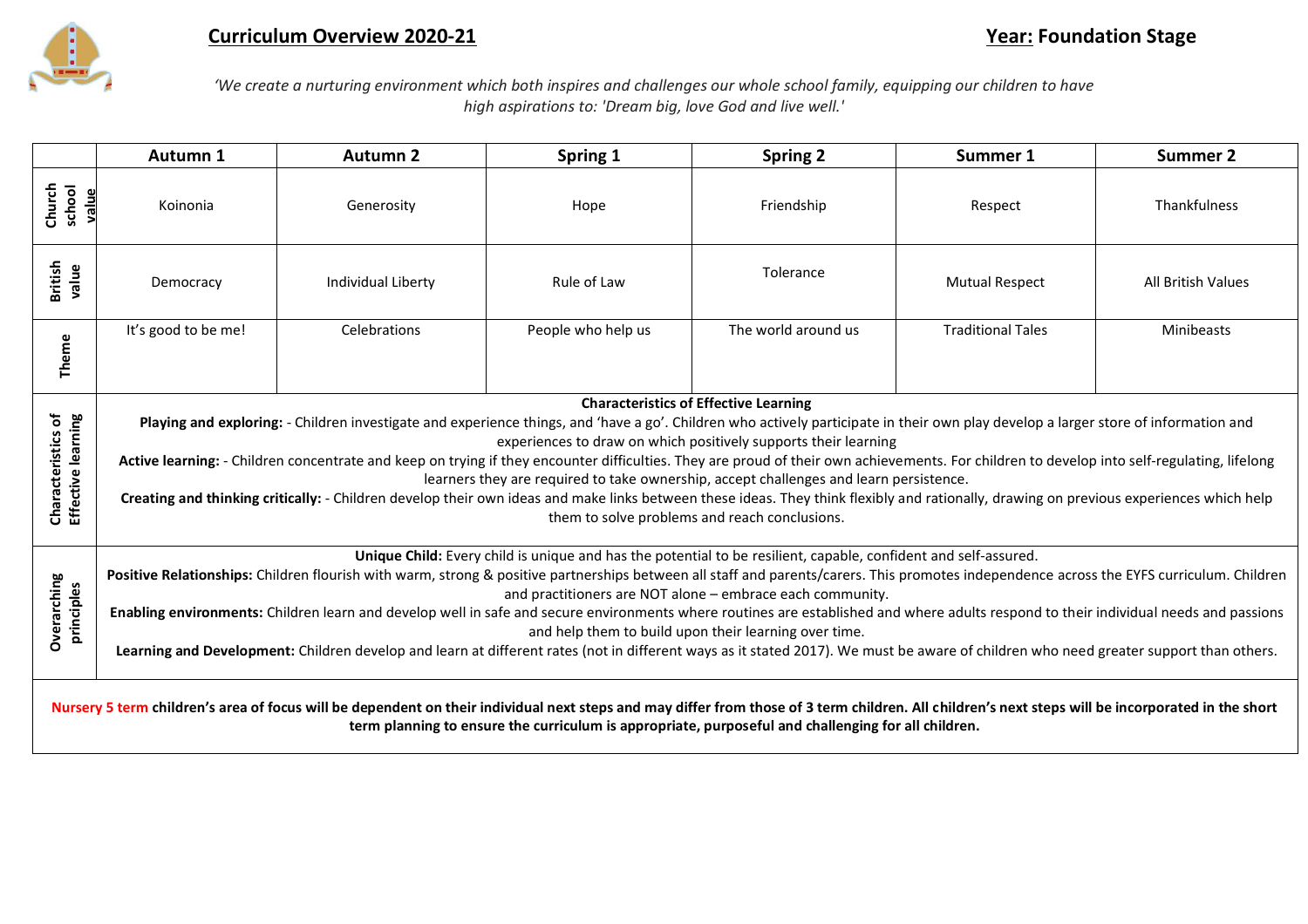Physical activity is vital in children's all-round development, enabling them to pursue happy, healthy and active lives. Gross and fine motor experiences develop incrementally throughout early childhood, starting with sensory explorations and the development of a child's strength, co-ordination and positional awareness. By creating games and providing opportunities for play both indoors and outdoors, adults can support children to develop their core strength, stability, balance, spatial awareness, co-ordination and agility. Gross motor skills provide the foundation for developing healthy bodies and social and emotional well-being. In our setting, outdoor space is vital due to a lack of this at home for most children. Fine motor control and precision helps with hand-eye co-ordination, which is later linked to early literacy. Repeated and varied opportunities to explore and play with small world activities, puzzles, arts and crafts and the practice of using tools, with feedback and support from adults, allow children to develop proficiency, control and confidence.

|                             | See pre-writing skills progression document for details of how we support children's fine motor development and early writing skills. |                                                                                                            |                             |                                |                            |                                |  |  |  |  |
|-----------------------------|---------------------------------------------------------------------------------------------------------------------------------------|------------------------------------------------------------------------------------------------------------|-----------------------------|--------------------------------|----------------------------|--------------------------------|--|--|--|--|
|                             | Develop the overall body strength, co-ordination, balance and agility needed to support future gross motor activities.                |                                                                                                            |                             |                                |                            |                                |  |  |  |  |
|                             |                                                                                                                                       | Develop the small motor skills so that they can use a range of tools, competently, safely and confidently. |                             |                                |                            |                                |  |  |  |  |
|                             | Develop core muscle strength to achieve a good posture when sitting at a table or on the floor.                                       |                                                                                                            |                             |                                |                            |                                |  |  |  |  |
|                             | <b>Nursery</b>                                                                                                                        | <b>Nursery</b>                                                                                             | <b>Nursery</b>              | <b>Nursery</b>                 | <b>Nursery</b>             | <b>Nursery</b>                 |  |  |  |  |
|                             | Gross motor - outside                                                                                                                 | Gross motor - outside                                                                                      | Gross motor - Use large     | Gross motor - balancing and    | Gross motor - develop ball | Gross motor $-$ running        |  |  |  |  |
|                             | negotiating space.                                                                                                                    | climbing, balancing and riding                                                                             | muscle movements - waving   | climbing with alternate feet.  | skills                     | sports day.                    |  |  |  |  |
|                             | Developing control over                                                                                                               | bikes/scooters                                                                                             | flags, scarves etc          | Hop, skip, jump ad stand on    | Remembering sequences of   | Matching physical              |  |  |  |  |
|                             | gross movements.                                                                                                                      | Negotiating space.                                                                                         | Moving to music             | one leg.                       | movements                  | movement to task               |  |  |  |  |
|                             |                                                                                                                                       |                                                                                                            | Negotiation space           | <b>Negotiation space</b>       | Negotiation space          | <b>Negotiation space</b>       |  |  |  |  |
|                             | Fine motor focus - upwards<br>Fine motor focus $-$ up                                                                                 |                                                                                                            |                             |                                |                            |                                |  |  |  |  |
|                             | and down movements                                                                                                                    | and downwards movements                                                                                    |                             | <b>Fine motor</b> - One handed | <b>Fine motor</b>          | <b>Fine motor</b>              |  |  |  |  |
|                             | Dough disco                                                                                                                           | Dough disco                                                                                                | tools                       | tools comfortable/tripod grip  | Mark making focus -zigzag  | Mark making focus - arches     |  |  |  |  |
|                             | Marking making                                                                                                                        | Marking making opportunities                                                                               | Dominant hand               | of pencil - fine motor         | Consistent and comfortable | Consistent and comfortable     |  |  |  |  |
|                             | opportunities inside and                                                                                                              | inside and outside                                                                                         | Dough disco                 | Mark making focus - wavey      | grip of pencil             | grip of pencil - good control. |  |  |  |  |
| <b>Physical development</b> | outside                                                                                                                               | Manipulating a range of fine                                                                               | Mark making focus - side to | lines                          | Letter formation           | Letter formation               |  |  |  |  |
|                             |                                                                                                                                       | motor equipment.                                                                                           | side                        | Name writing                   | Control of scissors        | Control of scissors - snipping |  |  |  |  |
|                             | <b>Independently</b> washing                                                                                                          |                                                                                                            | Name writing                |                                |                            | along lines.                   |  |  |  |  |
|                             | hands and being aware of                                                                                                              | Independent putting on coats                                                                               |                             | Independently eat with a       | Independently eat with a   |                                |  |  |  |  |
|                             | toileting needs.                                                                                                                      | and being more independent                                                                                 | Independently brushing      | knife and fork                 | knife and fork             | Independently eat with a       |  |  |  |  |
|                             |                                                                                                                                       | of toileting needs.                                                                                        | teeth/using the toilet.     | Safe use of equipment          | Safe use of equipment      | knife and fork                 |  |  |  |  |
|                             |                                                                                                                                       |                                                                                                            | Choosing appropriate        | Working as a team. Playing     | Healthy choices about food | Safe use of equipment          |  |  |  |  |
|                             |                                                                                                                                       |                                                                                                            | resources for task          | games.                         | and drink.                 | Healthy choices about food     |  |  |  |  |
|                             |                                                                                                                                       |                                                                                                            | Safe use of equipment       | Being healthy Describe what    | Working as a team. Playing | and drink.                     |  |  |  |  |
|                             |                                                                                                                                       |                                                                                                            | Being healthy Describe what | happens to our bodies when     | games.                     | Working as a team. Playing     |  |  |  |  |
|                             |                                                                                                                                       |                                                                                                            | happens to our bodies when  | we exercise.                   | Tooth brush awareness      | games.                         |  |  |  |  |
|                             |                                                                                                                                       |                                                                                                            | we exercise.                | Tooth brushing awareness.      |                            | Tooth brush awareness          |  |  |  |  |
|                             |                                                                                                                                       |                                                                                                            | Tooth brushing awareness.   |                                |                            |                                |  |  |  |  |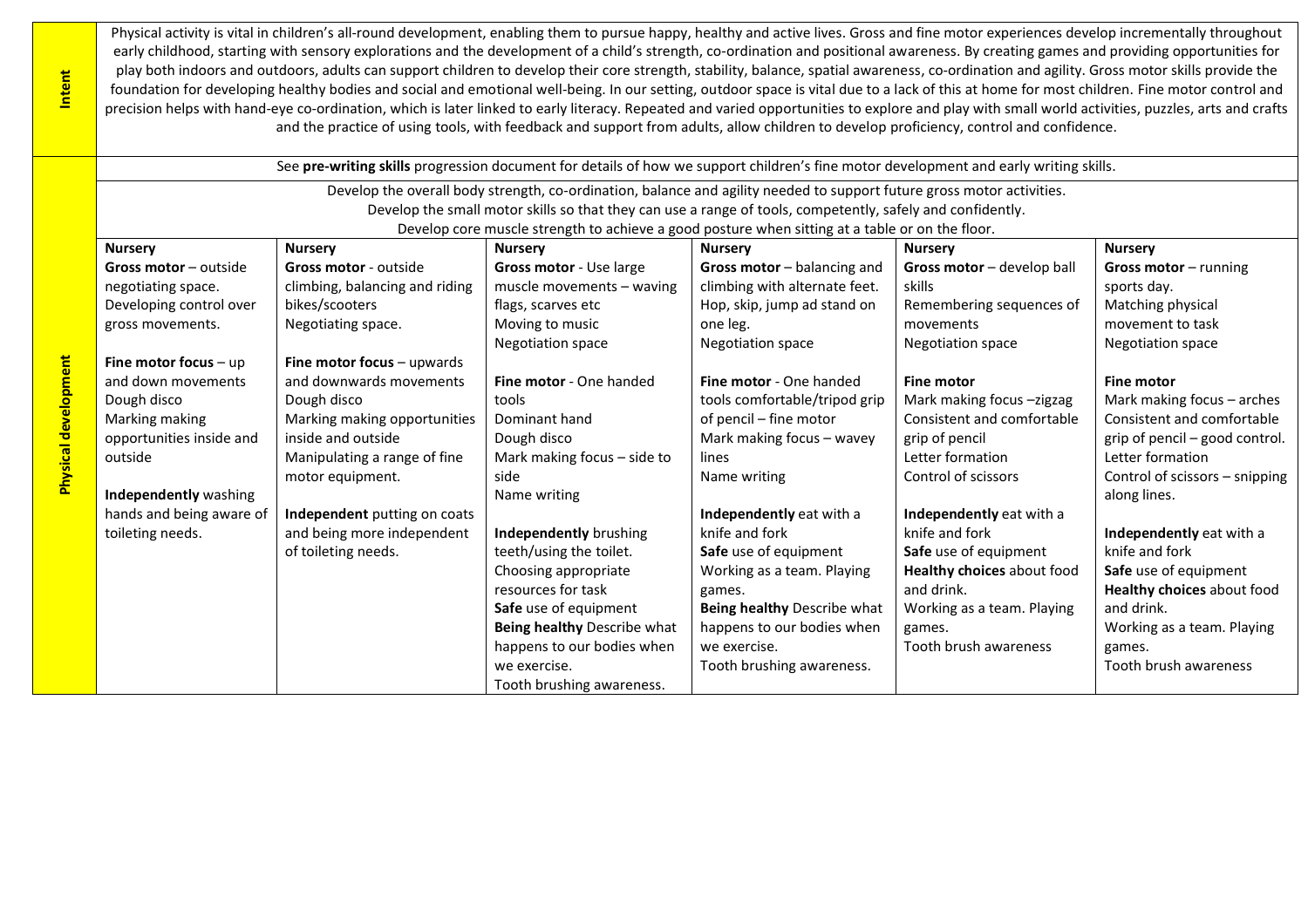| Reception:<br><b>Reception:</b> |                                | <b>Reception:</b>             | Reception:                   | Reception:                    | Reception:                   |
|---------------------------------|--------------------------------|-------------------------------|------------------------------|-------------------------------|------------------------------|
| <b>Body Management</b>          | Gymnastics                     | Manipulation and              | Dance                        | Cooperation and solve         | Speed, agility and travel    |
| Explore balance and             | To develop confidence in       | Coordination                  | Recognise that actions can   | problems                      | Travel with some confidence  |
| managing own body               | fundamental movements          | Send and receive a variety of | be reproduced in time to     | Organise and match various    | and coordination.            |
| including manipulating          | To experience jumping,         | objects with different body   | music; beat patterns and     | items, images, colours and    | Change direction at speed    |
| small objects.                  | sliding, rolling, moving over, | parts.                        | different speeds             | symbols.                      | through both choice and      |
| Able to stretch, reach,         | under and on apparatus.        | Work with others to control   | Perform a wide variety of    | Work with a partner to        | instructions.                |
| extend in a variety of          |                                | objects in space.             | dance actions both similar   | listen, share ideas, question | Perform actions              |
| ways and positions.             | Gross Motor-                   | Coordinate body parts such    | and contrasting.             | and choose.                   | demonstrating changes in     |
| Able to control body and        | Use climbing equipment         | as hand-eye, foot-eye over a  | Copy, repeat and perform     | Collect, distinguish and      | speed.                       |
| perform specific                | safely and competently.        | variety of activities and in  | simple movement patterns.    | differentiate colours and     | Stop, start, pause, prepare  |
| movements on                    | To use the Trim trail safely.  | different ways.               |                              | create a shape as a team.     | for and anticipate           |
| command.                        | Negotiate space effectively    |                               | Gross Motor-                 | Move confidently and          | movement in a variety of     |
| Gross Motor-                    | <b>Balance and coordinate</b>  | Gross Motor-                  | Take calculated risks in the | cooperatively in space.       | situations.                  |
| Use climbing equipment          | safely.                        | Use climbing equipment        | outdoor area.                | Travel in a range of ways.    |                              |
| safely and competently.         |                                | safely and competently.       | Negotiate space effectively. |                               | Gross Motor-                 |
| Negotiate space                 | <b>Fine Motor-</b>             | Negotiate space effectively.  | Balance and coordinate       | Gross Motor-                  | Use climbing equipment       |
| effectively                     | Begin to use a dominant hand   |                               | safely.                      | Use climbing equipment        | safely and competently.      |
|                                 | Begin to form recognisable     | <b>Fine Motor-</b>            |                              | safely and competently.       | Negotiate space effectively  |
| <b>Fine Motor-</b>              | letters.                       | Begin to use a dominant hand  | <b>Fine Motor-</b>           | Negotiate space effectively   |                              |
| Begin to use a dominant         | Begin to use scissors          | Begin to form recognisable    | Use a dominant hand          |                               | <b>Fine Motor-</b>           |
| hand                            | effectively.                   | letters.                      | Begin to form recognisable   | <b>Fine Motor-</b>            | Begin to use a dominant      |
| Begin to form                   |                                | Use scissors and equipment    | letters.                     | Use a dominant hand           | hand                         |
| recognisable letters.           | Independently-                 | effectively.                  | Begin to use scissors        | Begin to form recognisable    | Use a pencil effectively.    |
| Begin to use scissors           | To attend to toileting needs   |                               | effectively.                 | letters.                      | Form recognisable letters.   |
| effectively.                    | To wash hands independently    | Independently-                |                              | Use a pencil effectively.     | Begin to use scissors        |
|                                 |                                | Attend to toileting needs     | Independently-               | Form recognisable letters.    | effectively.                 |
| Independently-                  |                                | Wash hands independently      | Handle different apparatus   | Begin to use scissors         |                              |
| To attend to toileting          |                                | Brush teeth, use the toilet   | safely.                      | effectively.                  | Independently-               |
| needs                           |                                | and wash hands                | Wash hands independently     |                               | Attend to toileting needs    |
| To wash hands                   |                                | independently.                | Brush teeth, use the toilet  | Independently-                | Wash hands independently     |
| independently                   |                                |                               | and wash hands               | Attend to toileting needs     | Brush teeth, use the toilet  |
|                                 |                                | Healthy choices -             | independently.               | Wash hands independently      | and wash hands               |
|                                 |                                | Start to think about healthy  |                              | Brush teeth, use the toilet   | independently.               |
|                                 |                                | food choices, exercise and    | Healthy choices -            | and wash hands                |                              |
|                                 |                                | hygiene can contribute to     | Start to think about healthy | independently.                | Healthy choices -            |
|                                 |                                | good health.                  | food choices, exercise and   |                               | Start to think about healthy |
|                                 |                                |                               | hygiene can contribute to    | Healthy choices -             | food choices, exercise and   |
|                                 |                                |                               | good health.                 | Start to think about healthy  | hygiene can contribute to    |
|                                 |                                |                               |                              | food choices, exercise and    | good health.                 |
|                                 |                                |                               |                              | hygiene can contribute to     |                              |
|                                 |                                |                               |                              | good health.                  |                              |
|                                 |                                |                               |                              |                               |                              |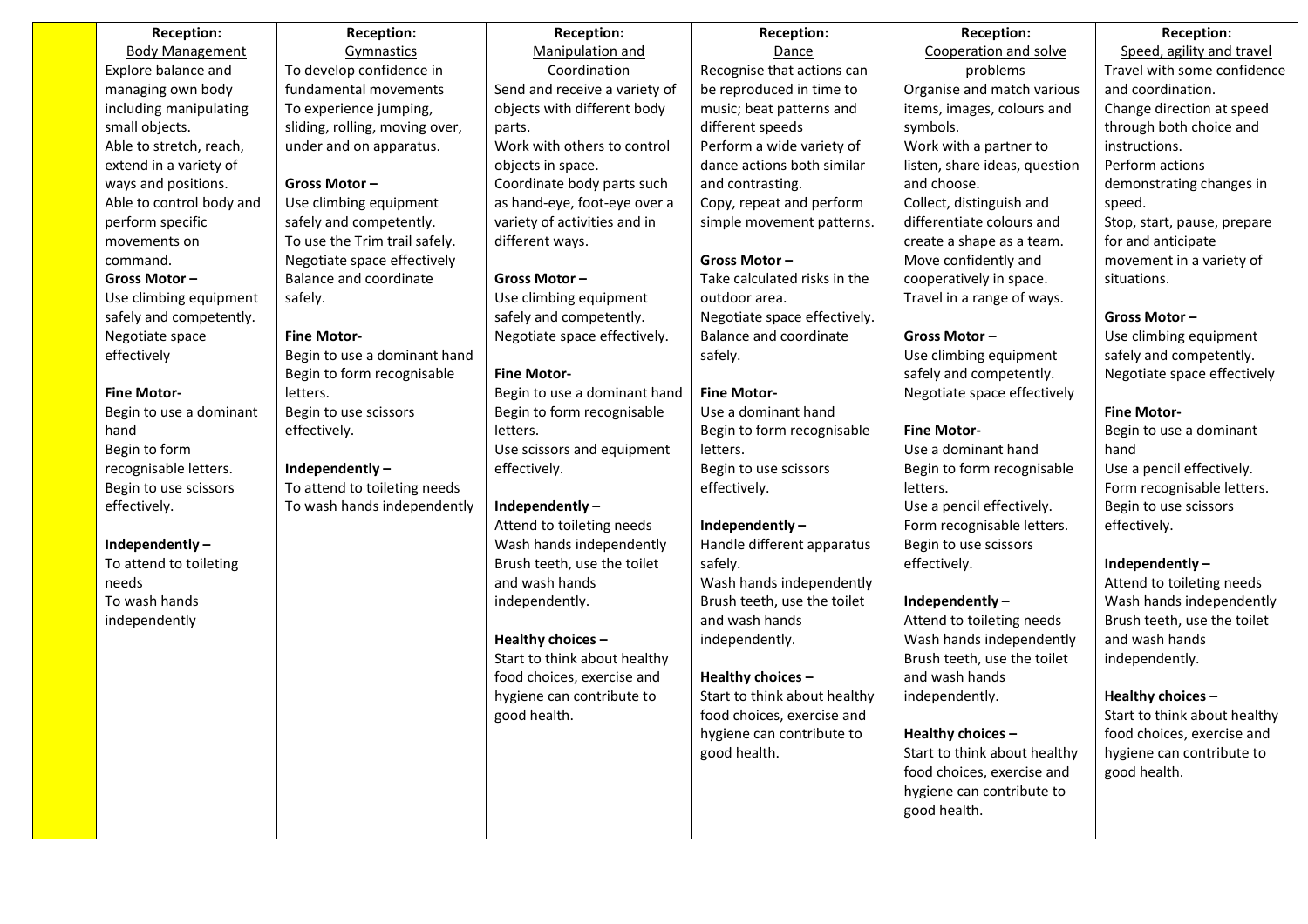At Bishop King, with our high EAL group, language development is a main priority. The development of children's spoken language underpins all seven areas of learning and development. Children's back-and-forth interactions from an early age form the foundations for language and cognitive development. The number and quality of the conversations they have with adults and peers throughout the day in a language-rich environment is crucial. By commenting on what children are interested in or doing, and echoing back what they say with new vocabulary added, practitioners will build children's language effectively. Reading frequently to children, and engaging them actively in stories, non-fiction, rhymes and poems, and then providing them with extensive opportunities to use and embed new words in a range of contexts, will give children the opportunity to thrive. Through conversation, story-telling and role play, where children share their ideas with support and modelling from their teacher, and sensitive questioning that invites them to elaborate, children become comfortable using a rich range of vocabulary and language structures.

> **Nursery** use Elklan activities to support children's understanding and verbal reasoning. **Nursery** use daily Nursery Rhymes and familiar books to support language development. **Nursery** use Wellcomm to support children with early Language.

Modelling - adults use simple vocabulary. Initially one word eg. Help, drink, toilet. Then adding another word eg. Help please, drink please. Extending sentence at the pace of the child until they are able to communicate need independently.

| <b>Nursery</b>           | <b>Nursery</b>               | <b>Nursery</b>               | <b>Nursery</b>                                     | <b>Nursery</b>                 | <b>Nursery</b>                 |
|--------------------------|------------------------------|------------------------------|----------------------------------------------------|--------------------------------|--------------------------------|
| Baseline assessments     | Sings songs - Nativity       | Develop repertoire of songs  | Develop repertoire of songs                        | Develop repertoire of songs    | Develop repertoire of songs    |
| Daily singing - nursery  | Listen to, understand and    | Respond to instructions and  | Talk for writing                                   | Listening to stories retaining | Speak in a range of tense      |
| rhymes                   | follow simple instructions   | begin to respond to          | Listening to stories retaining                     | key vocabulary.                | Complex vocabulary             |
| Action songs             | Talk about what I am doing.  | questions.                   | key vocabulary.                                    | Retell stories - story         | Prepositions                   |
| Daily story time $-$     | Talk about home celebrations | Talk about what I am doing.  | Retell stories - story                             | structure, setting ad          | Rhyming                        |
| continued throughout     | Stories about celebrations.  | Developing vocabulary - wide | structure.                                         | characters.                    | Retelling                      |
| the year.                | Know that stories have       | range in correct context.    | Answer questions about                             | Talk for writing - support to  | Role play Talk for writing -   |
| Talking about characters | beginning, middle and end.   | Understanding two-part       | stories - Elklan Blank                             | use connectives - Once         | support to use connectives -   |
| Talking about themselves |                              | questions.                   | assessments.                                       | upon a time, first, next, then | Once upon a time, first, next, |
| and families.            |                              | Sorting objects based on     | Sing familiar songs                                | and finally.                   | then and finally.              |
| Communication can be     |                              | properties.                  | Respond to instructions and                        | Narrative in talk during play  | Say what happens next in a     |
| understood by others.    |                              | Elklan Blank questions and   | begin to respond to                                | Ask questions $-$              | story/rhymes.                  |
| Talk about wants and     |                              | Information Carrying Words.  | questions                                          | Understand why questions       | Answer questions and share     |
| needs.                   |                              |                              | Ask questions                                      | Talking in front of others     | opinions using relevant        |
|                          |                              |                              | Longer sentences $-$                               | Use talk to organize           | vocabulary.                    |
|                          |                              |                              | understood by others.                              | themselves.                    | Talking confidently in         |
|                          |                              |                              | Use of connectives.                                | Ask who what when how          | different situations           |
|                          |                              |                              |                                                    | questions                      | Express points of view.        |
|                          |                              |                              |                                                    |                                | Singing songs confidently.     |
|                          |                              |                              | Beechten use NEU es en seulu leneuses intenuentian |                                |                                |

**Reception** use NELI as an early language intervention

All adults model good spoken English and develop children's vocabulary through the use of quality texts, discussions and modelling.

Modeling – Adults model one word to convey need eg drink; they then add a word on eg more drink, drink please; extending the sentence at the pace of the child eg can I have a drink

please until the child is able to communicate need independently.

**Reception** to use Wellcomm to support children with Early Language.

**Intent**

**Communication and Language**

Communication and Language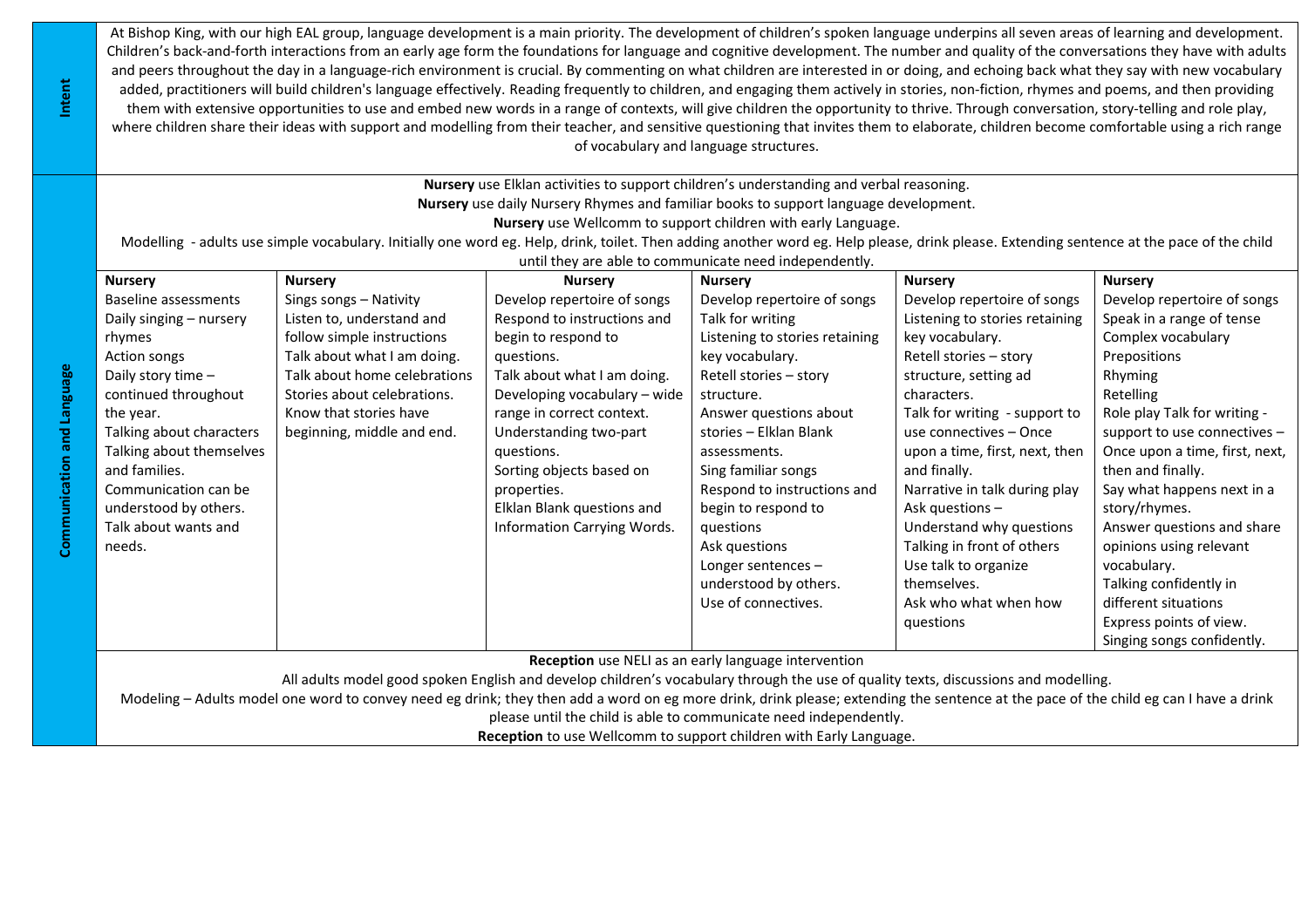| Reception                | Reception                    | Reception                | Reception                   | Reception                    | Reception                      |
|--------------------------|------------------------------|--------------------------|-----------------------------|------------------------------|--------------------------------|
| Baseline assessments     | Talk for writing             | Talk about how different | Talk for writing            | Retell stories               | Rhyming                        |
| Daily singing            | Sing songs                   | people help us           | Discuss changes in the      | Talk for writing             | Retell stories                 |
| Daily story time         | Speak in front of a group of | Ask and answer simple    | environment                 | Story language               | Talk about different habitats  |
| Talking about themselves | people                       | auestions                | Describe using senses       | Know different features of a | Begin to research using a      |
| and others               | Make comments and            | Listen and respond to    | Sing songs                  | text                         | search engine                  |
| Talk about stories       | celebrate similarities and   | answers                  | Respond to stories          | Engage in conversation with  | Talk about a specific interest |
| Communicate needs to     | differences (festivals,      |                          | Make choices                | others                       | or subject                     |
| others.                  | cultures, religions)         |                          | Name and sort living things |                              | Engage in meaningful           |
|                          |                              |                          |                             |                              | conversation with others       |
|                          |                              |                          |                             |                              |                                |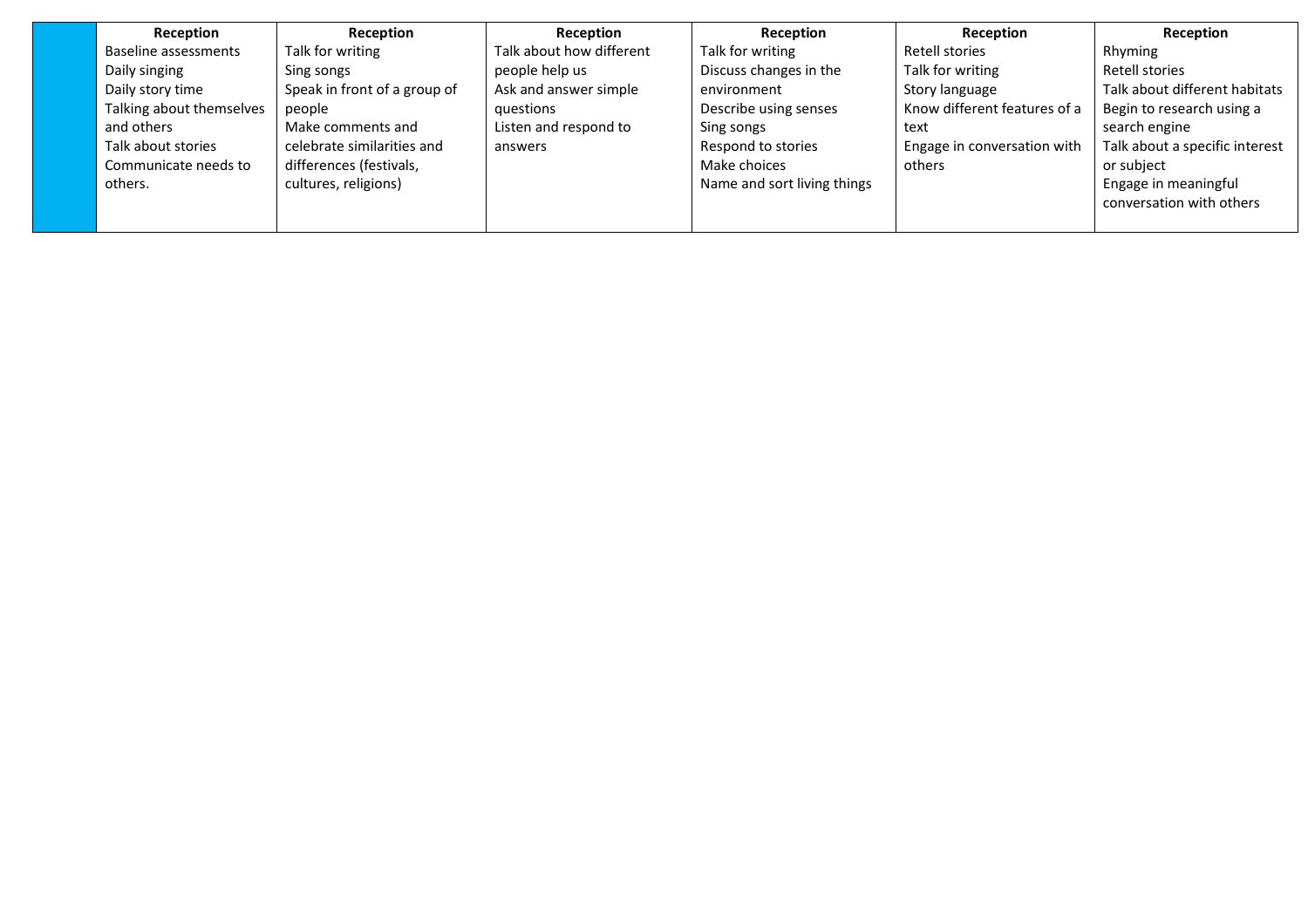At Bishop King, children's personal, social and emotional development (PSED) is crucial for children to lead healthy and happy lives, and is fundamental to their cognitive development. Underpinning their personal development are the important attachments that shape their social world. Strong, nurturing and supportive relationships with adults enable children to learn how to understand their own feelings and those of others. Children should be supported to manage emotions, develop a positive sense of self, set themselves simple goals, have confidence in their own abilities, to persist and wait for what they want and direct attention as necessary. Through adult modelling and guidance, they will learn how to look after their bodies, including healthy eating, and manage personal needs independently. Through supported interaction with other children, they learn how to make good friendships, co-operate and resolve conflicts peaceably. These attributes will provide a secure platform from which children can achieve at school and in later life.

| Nursery New children throughout the year<br>Settling in / Building relationships / Social interactions   |                               |                                    |                                 |                              |                               |  |  |  |  |
|----------------------------------------------------------------------------------------------------------|-------------------------------|------------------------------------|---------------------------------|------------------------------|-------------------------------|--|--|--|--|
| <b>Nursery</b><br><b>Nursery</b><br><b>Nursery</b><br><b>Nursery</b><br><b>Nursery</b><br><b>Nursery</b> |                               |                                    |                                 |                              |                               |  |  |  |  |
| Settling in                                                                                              | <b>Building confidence</b>    | Empathy                            | Caring for others               | Healthy bodies               | Preparing for next year       |  |  |  |  |
| Separating from main                                                                                     | Confident with daily routines | - talk about in circle<br>Feelings | Changes in our bodies           | Healthy minds                | Transition                    |  |  |  |  |
| carer.                                                                                                   | Behaviour expectations -      | time.                              | Feelings - talk about in circle | Awareness of others feelings | Being assertive               |  |  |  |  |
| Selecting activities and                                                                                 | adapting behavior.            | Learning about others              | time - link to stories.         | Support to initiate play and | Confidence to talk to peers   |  |  |  |  |
| routines.                                                                                                | Importance of oral health     | Oral health                        | Independence within the         | keep it going.               | and adults in different       |  |  |  |  |
| Wash hands - use toilet                                                                                  | Selecting activities and      | Independent sharing of             | environment. Looking after      | Develop confidence in new    | situations,                   |  |  |  |  |
| with support.                                                                                            | routines.                     | resources.                         | resources - respect             | situations.                  | Being polite.                 |  |  |  |  |
| <b>Building relationships</b>                                                                            | Dealing with conflict         | Turn taking - waiting for their    | Independently follow rules.     | Resolve conflict             | Giving opinions and listening |  |  |  |  |
| Knowing they can                                                                                         | Dealing with change           | turn.                              | Ask adult for support           | Aware of others feelings     | to others opinions.           |  |  |  |  |
| approach adults.                                                                                         | Turn taking                   | Play in a group.                   | appropriately.                  |                              | Challenging opinions          |  |  |  |  |
| Social interactions                                                                                      | Asking adults for help        | Looking after resources -          | Use of equipment and areas      |                              | appropriately.                |  |  |  |  |
| Understanding rules                                                                                      |                               | respect                            | of Nursery safely.              |                              |                               |  |  |  |  |
|                                                                                                          |                               | Independently follow rules.        |                                 |                              |                               |  |  |  |  |
| Reception                                                                                                | Reception                     | Reception                          | Reception                       | Reception                    | Reception                     |  |  |  |  |
| Settling in                                                                                              | Discussing different cultures | Understanding how to make          | Understanding people need       | Talking about relationships  | Investigate habitats          |  |  |  |  |
| Separating from main                                                                                     | and festivals                 | right choices and                  | help                            | Resolve conflict             | Preparing for next year       |  |  |  |  |
| carer                                                                                                    | Talk about differences        | consequences                       | Talk about people who help      | Form positive attachments    | Transition                    |  |  |  |  |
| Showing friendly                                                                                         | Celebrate cultures and        | Making good choices                | us                              | to adults                    | Confidence                    |  |  |  |  |
| behavior<br>differences within community                                                                 |                               |                                    | Discussions around              | Express feelings and needs   | Managing hygiene              |  |  |  |  |
| Taking turns<br>Managing hygiene with                                                                    |                               |                                    | behaviour                       |                              | independently                 |  |  |  |  |
| Approaching adults                                                                                       | support                       |                                    |                                 |                              |                               |  |  |  |  |
| Class rules                                                                                              |                               |                                    |                                 |                              |                               |  |  |  |  |
| School behaviour chart                                                                                   |                               |                                    |                                 |                              |                               |  |  |  |  |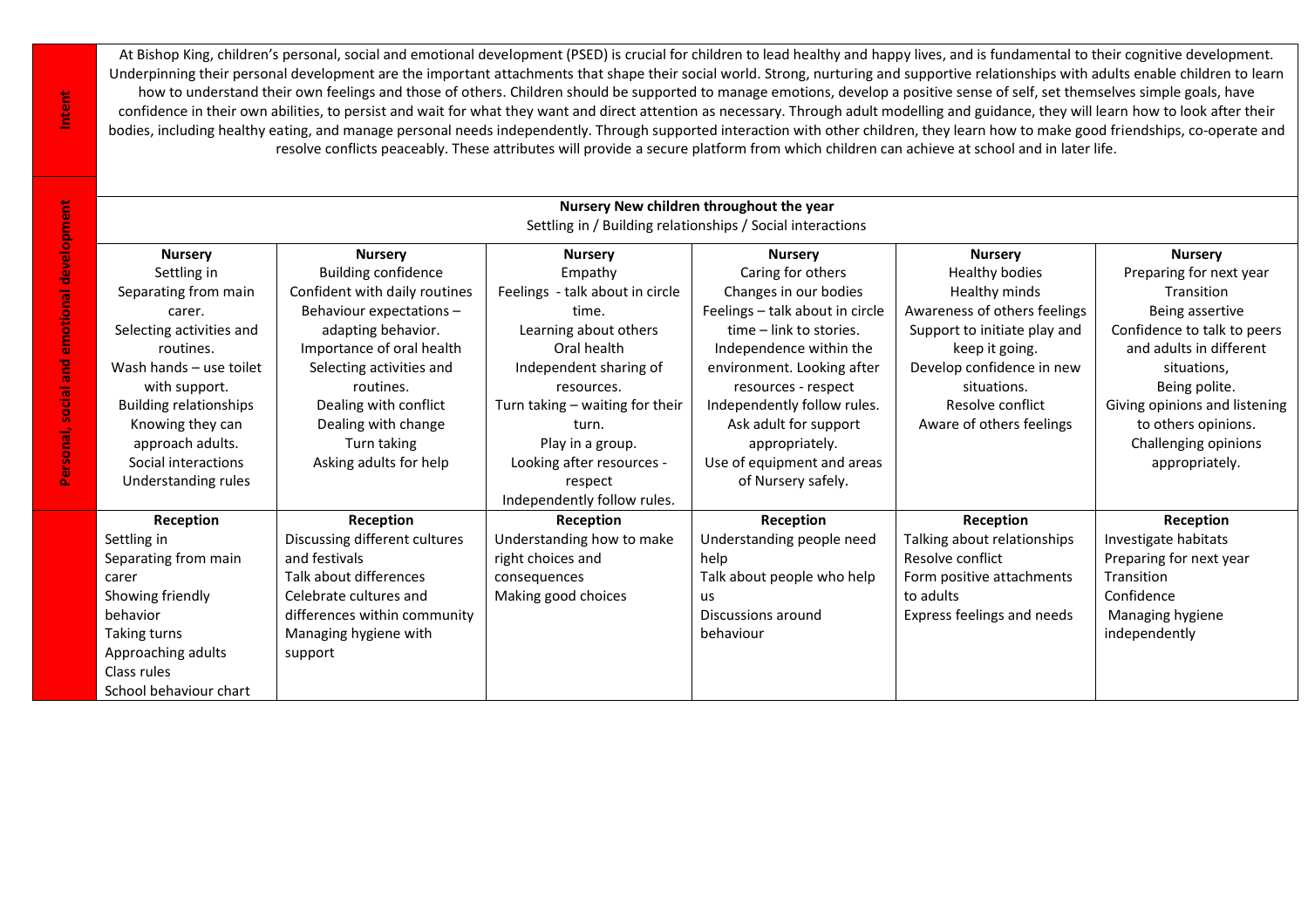Reading is a key driver for our curriculum. It is crucial for children to develop a life-long love of reading. Reading consists of two dimensions: language comprehension and word reading. Language comprehension (necessary for both reading and writing) starts from birth. It only develops when adults talk with children about the world around them and the books (stories and non-fiction) they read with them, and enjoy rhymes, poems and songs together. Skilled word reading, taught later, involves both the speedy working out of the pronunciation of unfamiliar printed words (decoding) and the speedy recognition of familiar printed words. Writing involves transcription (spelling and handwriting) and composition (articulating ideas and structuring them in speech, before writing). We use Read, Write inc to teach phonics, reading and writing.

|                                                        | See Nursery Literacy overview for details of the progression of skills and knowledge taught within each term. |                                 |                               |                            |                               |  |  |  |  |
|--------------------------------------------------------|---------------------------------------------------------------------------------------------------------------|---------------------------------|-------------------------------|----------------------------|-------------------------------|--|--|--|--|
| <b>Nursery</b>                                         | <b>Nursery</b>                                                                                                | <b>Nursery</b>                  | <b>Nursery</b>                | <b>Nursery</b>             | <b>Nursery</b>                |  |  |  |  |
| Baseline assessments                                   | Book corner                                                                                                   | Book corner                     | Book corner                   | Collaborative story maps - | Non-fiction books             |  |  |  |  |
| Book corner                                            | Daily story time                                                                                              | Daily story time - joining in   | Daily story time - joining in | events and characters      | Book corner                   |  |  |  |  |
| Daily story time/Rhyme                                 | Weekly book focus -                                                                                           | with repetitive stories         | with repetitive stories       | Book corner                | Daily story time              |  |  |  |  |
| time                                                   | extended conversations and                                                                                    | Talk for writing - story        | Talk for writing -            | Daily story time           | Talk for writing              |  |  |  |  |
| Weekly book focus -                                    | extending vocabulary.                                                                                         | structure                       | parts/structure of a story.   | Talk for writing -         | Collaborative story maps      |  |  |  |  |
| extended conversations                                 | Helicopter stories                                                                                            | Poems and extend rhymes         | Poems and extend rhymes       | Collaborative story maps   | Poems and extend rhymes       |  |  |  |  |
| and extending vocabulary                               | Identify words/pictures                                                                                       | Rhyming books                   | Rhyming books                 | Poems and extend rhymes    | Rhyming books                 |  |  |  |  |
| Recognise logos within                                 | Book title/cover/pages                                                                                        | Weekly book focus -             | Alliteration in stories       | Rhyming books              | Alliteration in stories/games |  |  |  |  |
| the environment.                                       | Exploring initial sound in                                                                                    | extended conversations and      | Weekly book focus -           | Alliteration in stories    | Weekly book focus -           |  |  |  |  |
| Know text has meaning.                                 | familiar words                                                                                                | extending vocabulary.           | extended conversations and    | Weekly book focus -        | extended conversations and    |  |  |  |  |
| Modelling reading                                      | Talk about familiar stories                                                                                   | Title/cover/pages               | extending vocabulary.         | extended conversations and | extending vocabulary.         |  |  |  |  |
| Parts of a book -                                      | Find familiar letters in name.                                                                                | Pointing to text when           | Book/Title/Cover              | extending vocabulary.      | Book/title/cover              |  |  |  |  |
| cover/pages/ back/spine.                               | Structures of stories.                                                                                        | reading.                        | Find letters in names         | Book/title/cover           | Fred games - oral blending    |  |  |  |  |
|                                                        | Model reading                                                                                                 | Identify name                   | RWI pictures                  | RWI pictures linked to     | Making predictions            |  |  |  |  |
|                                                        | Parts of a book $-$                                                                                           |                                 | What next questions           | sounds                     | Discuss similarities and      |  |  |  |  |
|                                                        | cover/pages/ back/spine.                                                                                      |                                 | Ordering stories or previous  | Oral blending games/words  | differences in stories from   |  |  |  |  |
|                                                        |                                                                                                               |                                 | events/experiences            | in routines.               | the past.                     |  |  |  |  |
|                                                        |                                                                                                               |                                 |                               | Compare characters         |                               |  |  |  |  |
|                                                        | Reception follow Ruth Miskin's Read, Write inc as our systematic synthetic phonics programme.                 |                                 |                               |                            |                               |  |  |  |  |
| <b>Reception:</b>                                      | Reception:                                                                                                    | <b>Reception:</b>               | <b>Reception:</b>             | <b>Reception:</b>          | <b>Reception:</b>             |  |  |  |  |
| <b>Baseline assessments</b>                            | Phonics                                                                                                       | Find information from non-      | Talk for writing - sequence   | Talk for writing - story   | <b>Retell stories</b>         |  |  |  |  |
| Book corner                                            | Listen to daily stories                                                                                       | fiction books.                  | story, instructions.          | sequencing                 | Research minibeasts           |  |  |  |  |
| Visits to the library                                  | Individual readers                                                                                            | <b>Retell traditional tales</b> | <b>Traditional tales</b>      | <b>Extending sentences</b> | Read rhyming words            |  |  |  |  |
| Oral blending<br>Talk for writing<br>Daily story time  |                                                                                                               | Rhymes and poems                | Spelling familiar words       | <b>Extending sentences</b> |                               |  |  |  |  |
| Sounds making words<br>Phonics                         |                                                                                                               | Begin to notice capital letters |                               | Use learnt words and       | Spelling familiar words       |  |  |  |  |
| Environmental sounds<br>Red words<br>and full stops    |                                                                                                               |                                 |                               | phrases to discuss stories | Use learnt words and          |  |  |  |  |
| Identifying sounds on a<br>Sequencing familiar stories |                                                                                                               | Awareness of a sentence         |                               | and during role play       | phrases to discuss stories    |  |  |  |  |
| sound mat                                              | Demonstrating understanding                                                                                   | Demonstrating                   |                               |                            | and during role play          |  |  |  |  |
| Listen to familiar stories                             | of what has been read/heard                                                                                   | understanding of what has       |                               |                            |                               |  |  |  |  |
| and rhymes                                             |                                                                                                               | been read/heard                 |                               |                            |                               |  |  |  |  |

| Nursery core text           |                       | <b>Reception core text</b>     |                           |
|-----------------------------|-----------------------|--------------------------------|---------------------------|
| The Very Hungry Caterpillar | The Three Little Pigs | Goldilocks and the Three Bears | Oi Frog!                  |
| The Gingerbread Man         | Whatever Next!        | We're Going on a Bear Hunt     | Jack and the Beanstalk    |
| Little Red Riding Hood      | Peace at Last         | How to catch a star            | The Tiger who came to Tea |
| Noah's Ark                  | Owl Babies            | The Nativity                   | The Gruffalo              |

**Reading**

**Literacy Intent**

Literacy Intent

**Core books**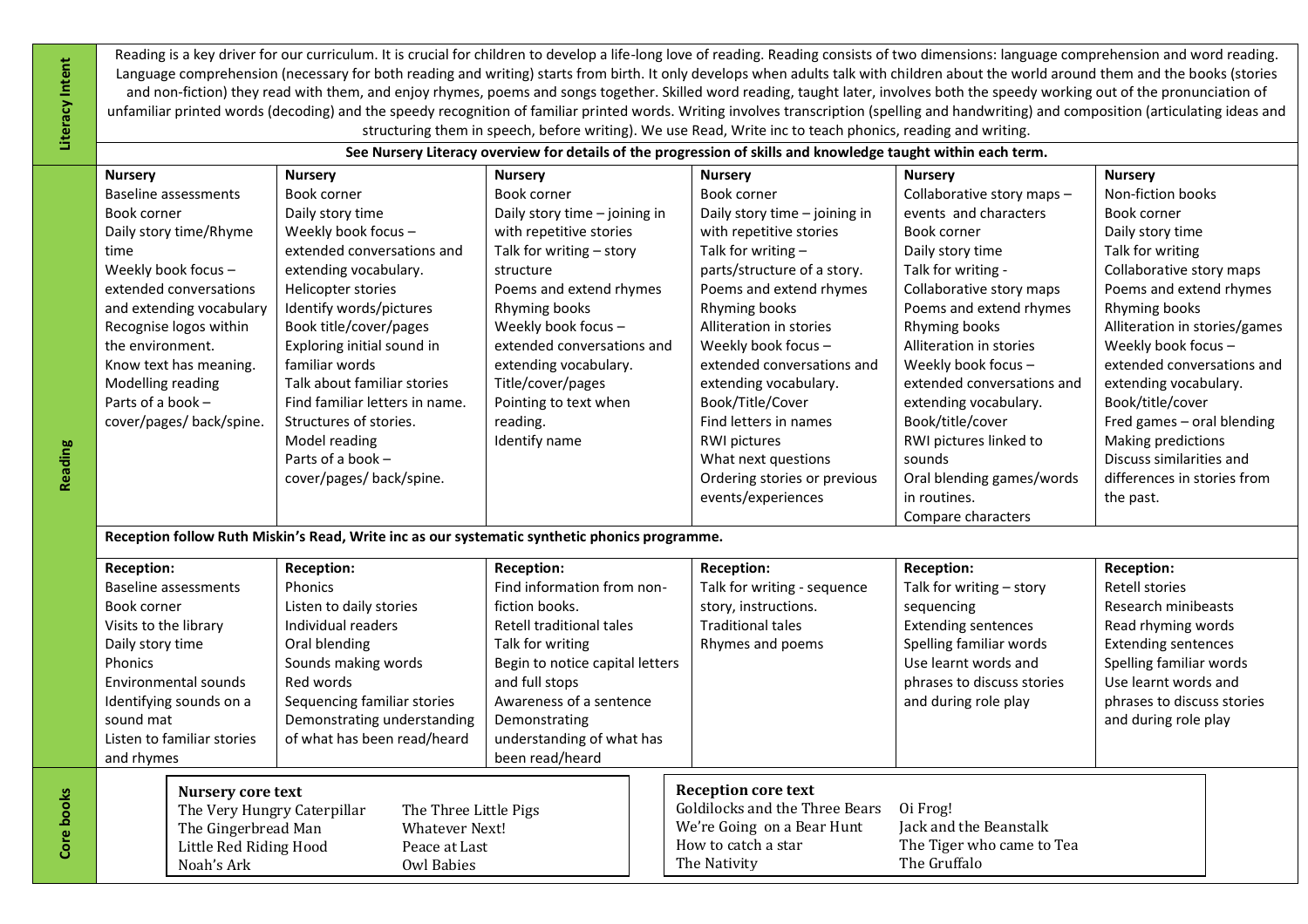| <b>Nursery</b><br>'The Three Little Pigs'<br>'It's ok to be different'<br>'All kinds of families'<br>"Heather has two<br>mummies'<br>'So Much'<br>'My dad is brilliant<br>'Just like my Dad'<br>'Grandma'<br>'My body' | <b>Nursery</b><br>'The Nativity'<br>Christmas stories<br>Eg. 'Shhh Santa'<br>'Hurry Santa'<br>Diwali                                        | <b>Nursery</b><br>Winter books<br>Books about people who help<br>us.<br>'Chop Sticks'<br>'Supertato'                                                                                                     | <b>Nursery</b><br>Books about plants<br>Why the sky blue?<br>'Here we are'<br>Jack and the Beanstalk                                                                                    | <b>Nursery</b><br>'The Gingerbread Man'<br>'The Tiger who came to Tea'<br>'Little Red Riding Hood'                                                            | Nursery'<br>Arghhhh Spider,<br>'Super worm'<br>'Hungry Caterpillar'<br>'Mad about Mini-beasts'<br>'What the Ladybird Heard'<br>Minibeast books<br>Peepo |
|------------------------------------------------------------------------------------------------------------------------------------------------------------------------------------------------------------------------|---------------------------------------------------------------------------------------------------------------------------------------------|----------------------------------------------------------------------------------------------------------------------------------------------------------------------------------------------------------|-----------------------------------------------------------------------------------------------------------------------------------------------------------------------------------------|---------------------------------------------------------------------------------------------------------------------------------------------------------------|---------------------------------------------------------------------------------------------------------------------------------------------------------|
| <b>Reception:</b><br>The Tiger Who Came to<br>Tea<br>The Bear Hunt<br>The Gruffalo                                                                                                                                     | <b>Reception:</b><br>The Nativity<br>Whatever next<br>How to catch a star<br>Christmas stories                                              | <b>Reception:</b><br>Non Fiction books<br>Books about people who help<br>us                                                                                                                              | Reception:<br>Jack and the Beanstalk<br>The enormous turnip<br>The giant of Jum<br>What's this? A seed story<br>Titch<br>Smartest Giant in town                                         | <b>Reception:</b><br>Goldilocks and the Three<br>bears<br>Where's my teddy<br>The gingerbread man<br>Little red riding hood<br>Little red                     | <b>Reception:</b><br>Oi Frog!<br>Aaaaarrrgggh Spider!<br>The Very Hungry Caterpillar<br>A Tadpoles Promise<br>What the ladybird heard<br>Peepo          |
|                                                                                                                                                                                                                        |                                                                                                                                             | Nursery - opportunities for purposeful independent mark making within both indoor and outdoor environment.                                                                                               |                                                                                                                                                                                         |                                                                                                                                                               |                                                                                                                                                         |
| <b>Nursery</b><br>Talking about the marks they make.<br>Identify marks made                                                                                                                                            |                                                                                                                                             | <b>Nursery</b><br>Name writing<br>Use recognizable sound shapes in their independent mark<br>making.<br>play.<br>Confidently talk about marks - marks give meaning                                       | Independent marks for a purpose eg. Shopping lists in the role                                                                                                                          | <b>Nursery</b><br>Write some sounds accurately.<br>Independent marks for a purpose eg. Shopping lists in the<br>role play.<br>Confidently talking about marks |                                                                                                                                                         |
| Reception<br><b>Baseline Assessments</b><br>Writing area<br>Children self registering<br>Name writing<br>Colouring<br>Mark making<br>opportunities<br>Talking about marks they<br>make<br>Pencil control               | Reception<br>Sentence about the nativity<br>Write a sentence and label a<br>picture (nativity)<br>Write a letter to Santa<br>Speech bubbles | Reception<br>Holiday recount<br>What would I like to be when<br>I grow up<br>Describe a character<br>Design a super hero<br>Retell story<br>Character description<br>Instructions for making<br>porridge | Reception<br>Bean diary<br>Instructions - planting a<br>bean<br>Signs of spring - what can we<br>find?<br>Retell stories – Jack and the<br>beanstalk<br>Story mapping<br>Easter recount | Reception<br>Story boards<br>Writing rhyme<br><b>Extended writing</b><br>Capital letters/full stops                                                           | Reception<br>Write facts about minibeasts<br>Retell stories<br>Food chains<br>Minibeast factfile                                                        |

**Writing**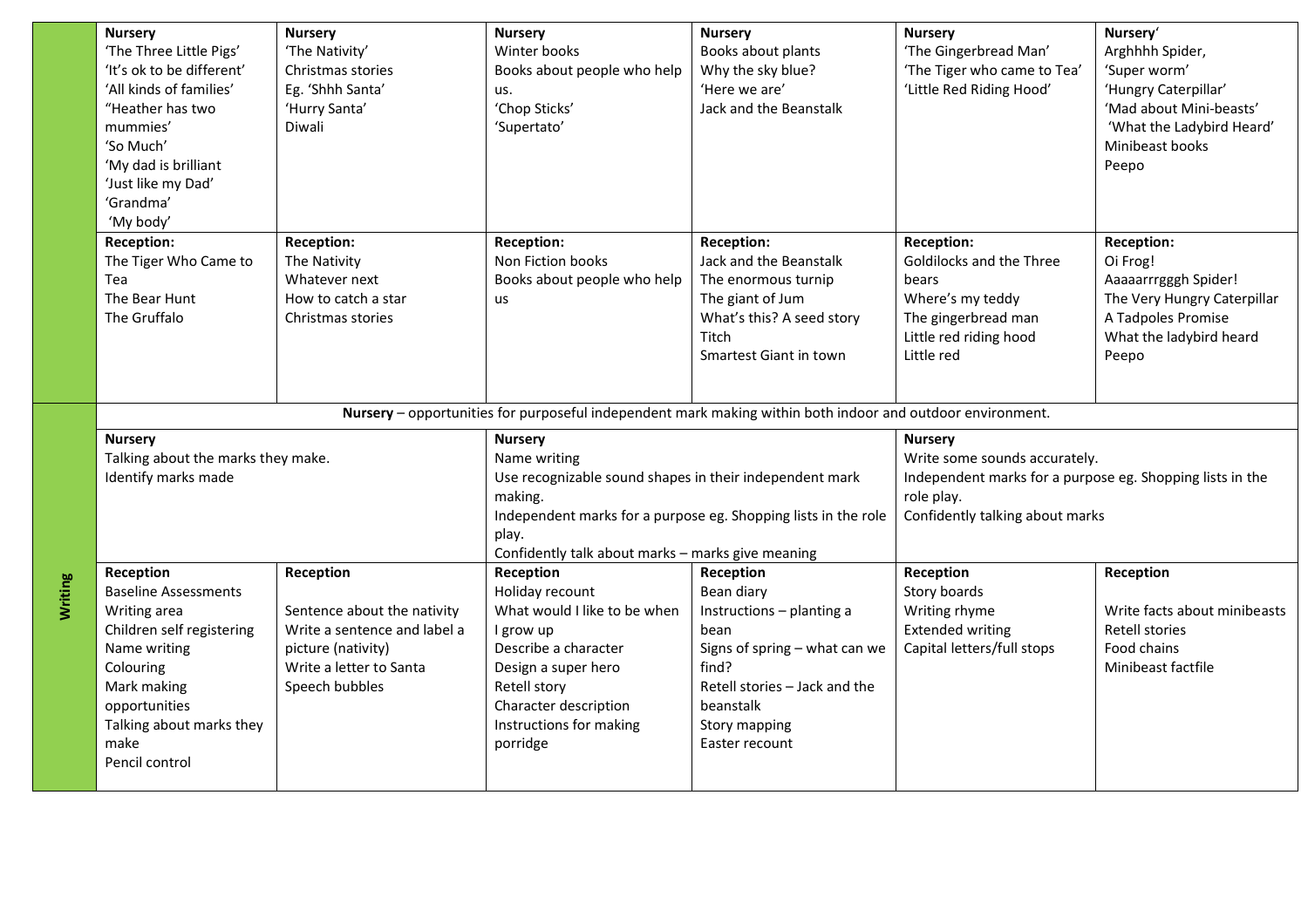| <b>Pictures</b>                                       | <b>Random Scribbling</b>                                           | <b>Scribble writing</b>                                  | Symbols that represent<br>letters                                                   | <b>Random letters</b>                              | <b>Letter Strings</b>                                                                                                                 | Letter groups                                                                                                                                                                                                                                                                                                                           |
|-------------------------------------------------------|--------------------------------------------------------------------|----------------------------------------------------------|-------------------------------------------------------------------------------------|----------------------------------------------------|---------------------------------------------------------------------------------------------------------------------------------------|-----------------------------------------------------------------------------------------------------------------------------------------------------------------------------------------------------------------------------------------------------------------------------------------------------------------------------------------|
|                                                       |                                                                    |                                                          |                                                                                     |                                                    |                                                                                                                                       | AEB                                                                                                                                                                                                                                                                                                                                     |
| Picture tells a story<br>to convey message            | Starting point at any<br>point of paper                            | Progression is from<br>left to right                     | Mock letters or symbols                                                             |                                                    | Letter strings move<br>from L to R and move<br>down the page                                                                          | Separated by spaces to<br>resemble different<br>words                                                                                                                                                                                                                                                                                   |
| Environmental<br>print                                | <b>Beginning sounds</b><br><b>Random and initial</b><br>consonants | Initial and final<br>sounds appear                       | Vowel sounds appear<br>Evidence of tricky words                                     | All syllables represented                          | Inventive spelling                                                                                                                    | Multiple related<br>sentences with many<br>words spelled correctly                                                                                                                                                                                                                                                                      |
| the<br>996<br>2345<br>mY<br>avu                       | DAAO                                                               | We win to the s<br>(We went to the store.)<br>I Ikmi Bk. | (The horse can run.)<br>to pla with my<br>$T$ lik<br>cat.                           | My favorit dinosor is<br>the stegosorus.           | To daye<br>W <sub>O</sub> +<br>play withf the<br>₩.<br><b>White</b><br>board and<br>the shapes<br>and<br>to piny<br>won<br>WHO MY feb | One<br>day<br>30 <sub>n</sub><br>Frid it was<br>my<br>Israel<br>and Antonio<br>Thay<br>sot lost<br>and<br>fad Thim.<br>end<br>he.<br>$\begin{array}{cc}\n\text{Today} & \text{I am} & \text{going to} \\ \text{The star with my mother.}\n\end{array}$<br>I am going to by a present<br>for my brothes brthday. He<br>is thre yers old. |
| Awareness of<br>print, copied<br>from<br>surroundings | Beginning and ending letters are used to<br>represent words        |                                                          | Medial sound may initially be<br>written as a consonant.<br>Vowels begin to appear. | A child hears beginning,<br>middle and end sounds. |                                                                                                                                       | Whole sentence writing develops.                                                                                                                                                                                                                                                                                                        |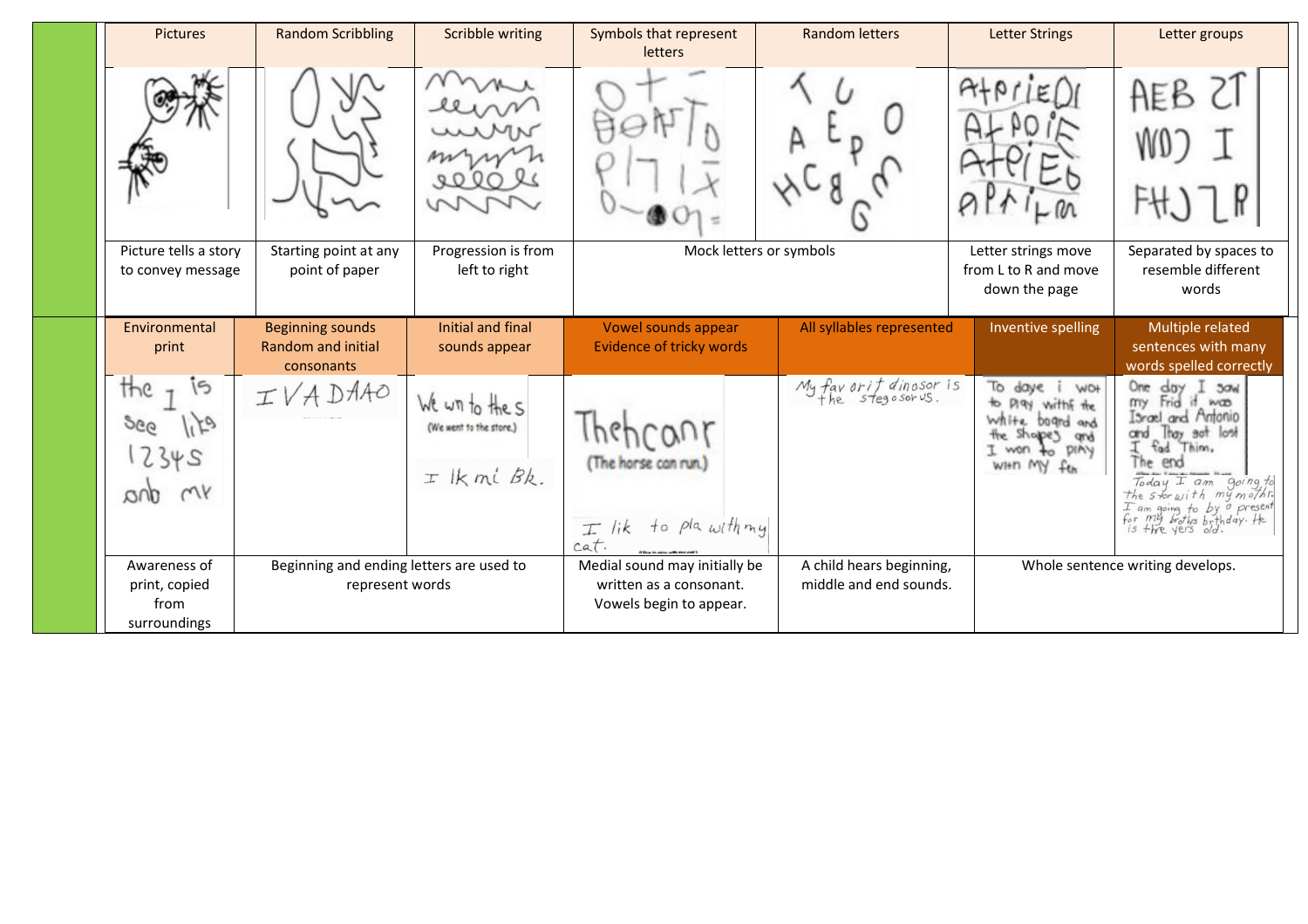Within our setting we believe that developing a strong grounding in number is essential so that all children develop the necessary building blocks to excel mathematically. Children should be able to count confidently, develop a deep understanding of the numbers to 10, the relationships between them and the patterns within those numbers. By providing frequent and varied opportunities to build and apply this understanding - such as using manipulatives, including small pebbles and tens frames for organising counting - children will develop a secure base of knowledge and vocabulary from which mastery of mathematics is built. In addition, it is important that the curriculum and provision give opportunity to consolidate mathematical concepts. It is important that children develop positive attitudes and interests in mathematics, look for patterns and relationships, spot connections, 'have a go', talk to adults and peers about what they notice and not be afraid to make mistakes.

| See Nursery Mathematics Overview plan for details of the progression of skills and knowledge taught each term. |                                         |                                                                         |                                       |  |  |  |  |  |
|----------------------------------------------------------------------------------------------------------------|-----------------------------------------|-------------------------------------------------------------------------|---------------------------------------|--|--|--|--|--|
|                                                                                                                |                                         | Reception follow the White Rose Maths programme. See separate overview. |                                       |  |  |  |  |  |
|                                                                                                                | <b>Nursery</b>                          | <b>Nursery</b>                                                          | <b>Nursery</b>                        |  |  |  |  |  |
|                                                                                                                | Recognising and counting numbers to 5.  | One more/less.                                                          | 2D and 3D shapes.                     |  |  |  |  |  |
|                                                                                                                | 2D Shapes.                              | Size.                                                                   | Sequences.                            |  |  |  |  |  |
|                                                                                                                | Number rhymes.                          | Recognising and counting numbers beyond 5.                              | Size.                                 |  |  |  |  |  |
|                                                                                                                | Sequencing                              | Representing numbers.                                                   | Length.                               |  |  |  |  |  |
|                                                                                                                | More and less                           | Subitising.                                                             | Weight and Capacity.                  |  |  |  |  |  |
|                                                                                                                | Day of the week                         | Patterns.                                                               | Review of previously taught concepts. |  |  |  |  |  |
|                                                                                                                |                                         | Positional Language.                                                    | Positional Language.                  |  |  |  |  |  |
|                                                                                                                |                                         |                                                                         | Problem solving                       |  |  |  |  |  |
|                                                                                                                | <b>Nursery Core text</b>                | <b>Nursery Core text</b>                                                | <b>Nursery Core text</b>              |  |  |  |  |  |
|                                                                                                                | Goldilocks and the Three Bears          | One is a Snail, Ten is a Crab                                           | On the Launch pad                     |  |  |  |  |  |
|                                                                                                                | One Duck Stuck                          | We all went on Safari                                                   | The Crayons books of numbers          |  |  |  |  |  |
| Mathematics                                                                                                    | The Very Hungry Caterpillar             | Ten Little Dinosaurs                                                    | Goodnight numbers                     |  |  |  |  |  |
|                                                                                                                |                                         |                                                                         |                                       |  |  |  |  |  |
|                                                                                                                | Reception                               | Reception                                                               | Reception                             |  |  |  |  |  |
|                                                                                                                | Baseline: Getting to know your learners | Introduce Zero                                                          | 20 and beyond                         |  |  |  |  |  |
|                                                                                                                | Match, Sort, Compare                    | Composition of number                                                   | 10 frames                             |  |  |  |  |  |
|                                                                                                                | <b>Explore Pattern</b>                  | Numbers 5-10                                                            | Estimating                            |  |  |  |  |  |
|                                                                                                                | 1, 2, 3, 4, 5                           | Altogether                                                              | Ordering numbers to 20                |  |  |  |  |  |
|                                                                                                                | One more, one less                      | Capacity                                                                | Tangrams                              |  |  |  |  |  |
|                                                                                                                | Compare shapes                          | <b>Measuring</b>                                                        | More (adding)                         |  |  |  |  |  |
|                                                                                                                | Night/Day time                          | Adding more                                                             | Take away                             |  |  |  |  |  |
|                                                                                                                |                                         | Length and Height                                                       | First, then, now                      |  |  |  |  |  |
|                                                                                                                |                                         | Number bonds to 10                                                      | Making shapes                         |  |  |  |  |  |
|                                                                                                                |                                         | 3D shapes                                                               | Doubling                              |  |  |  |  |  |
|                                                                                                                |                                         | Pattern                                                                 | Sharing                               |  |  |  |  |  |
|                                                                                                                |                                         |                                                                         | Even/odd                              |  |  |  |  |  |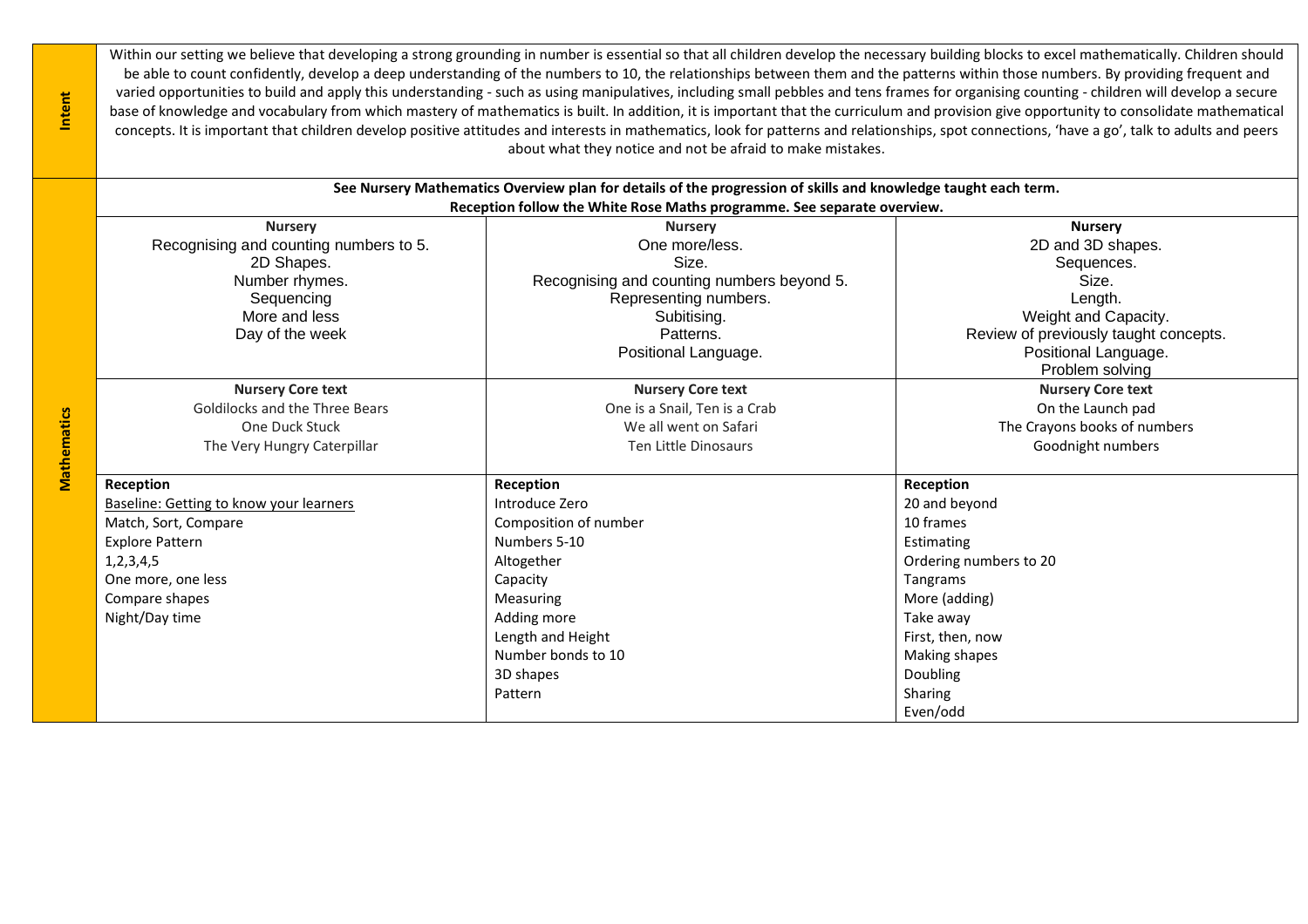As a church school we endeavor to provide children with opportunities to explore their own spirituality through our core values and celebrate our multicultural community. Understanding the world involves guiding children to make sense of their physical world and the diverse community that surrounds Bishop King School. The frequency and range of children's personal experiences increases their knowledge and sense of the world around them – from visiting parks, libraries and museums to meeting important members of society such as police officers, nurses and firefighters. In addition, listening to a broad selection of stories, non-fiction, rhymes and poems will foster their understanding of our culturally, socially, technologically and ecologically diverse world. As well as building important knowledge, this extends their familiarity with words that support understanding across domains. Enriching and widening children's vocabulary will support later reading comprehension.

|          | widerling criticit is vocabulary will support later reading comprehension. |                                                                                                                                                                                             |                              |                                                        |                                   |                              |  |  |  |
|----------|----------------------------------------------------------------------------|---------------------------------------------------------------------------------------------------------------------------------------------------------------------------------------------|------------------------------|--------------------------------------------------------|-----------------------------------|------------------------------|--|--|--|
|          | <b>Nursery</b>                                                             | <b>Nursery</b>                                                                                                                                                                              | <b>Nursery</b>               | <b>Nursery</b>                                         | <b>Nursery</b>                    | <b>Nursery</b>               |  |  |  |
|          | Exploring natural and                                                      | <b>Exploring natural materials</b>                                                                                                                                                          | Exploring natural materials  | Exploring natural materials                            | Extend vocabulary to              | Extend vocabulary to         |  |  |  |
|          | man-made materials                                                         | Diwali                                                                                                                                                                                      | with their senses.           | and the world using senses.                            | describe what they see.           | describe what they see.      |  |  |  |
|          | Range of construction                                                      | Christmas                                                                                                                                                                                   | Talking about what they see. | Talking about world around                             | Changes and differences in        | Changes in liquids.          |  |  |  |
|          | Observe Seasonal                                                           | Family traditions                                                                                                                                                                           | Changing weather.            | them.                                                  | materials.                        | Cooking - material changes   |  |  |  |
|          | changes                                                                    | Birthdays                                                                                                                                                                                   | Fire, police, nurse visits   | Growing plants/decay                                   | Different environment and         | Minibeasts - body parts      |  |  |  |
|          | Their life-story                                                           | Use of CD player and ipad                                                                                                                                                                   | Learning about other people  | What do plants needs?                                  | people.                           | Life-cycle of a butterfly    |  |  |  |
|          | Family history                                                             | Observe Seasonal changes                                                                                                                                                                    | and occupations.             | Differences in plants                                  | Looking after the                 | Different forces             |  |  |  |
|          | Body parts                                                                 | World Hello Day                                                                                                                                                                             | Use of CD player and ipad    | Plant life cycles                                      | environment                       | Looking after the            |  |  |  |
|          | Animal body parts                                                          | Different cultures traditions                                                                                                                                                               | Observe Seasonal changes     | Respect for living things                              | Observe Seasonal changes          | environment and small        |  |  |  |
|          | Similarities and                                                           | Significant events in own lives                                                                                                                                                             | Small worlds                 | Different countries                                    | How things work                   | creatures within it.         |  |  |  |
|          | differences between                                                        | and families lives.                                                                                                                                                                         |                              | Confident use of ipad                                  | Forces                            | Litter picking and using     |  |  |  |
|          | peers and family                                                           |                                                                                                                                                                                             |                              | Easter                                                 | Maps linked to stories or         | stories to discuss pollution |  |  |  |
|          | members                                                                    |                                                                                                                                                                                             |                              | Observe Seasonal changes                               | familiar places.                  |                              |  |  |  |
|          | Self- portraits                                                            |                                                                                                                                                                                             |                              |                                                        | Identifying feature in local      |                              |  |  |  |
|          | Who self is special.                                                       |                                                                                                                                                                                             | Reception                    |                                                        | area - shop, school, home,        | Reception                    |  |  |  |
|          | Discuss and order past                                                     | Reception                                                                                                                                                                                   | Fire, police, nurse visits   | Reception                                              | park, fire station, football      | Minibeasts                   |  |  |  |
|          | experiences out of school                                                  | Family customs                                                                                                                                                                              | Learning about other people  | Plants                                                 | stadium, church etc               | Life-cycle of a butterfly    |  |  |  |
|          | Discovery box - objects                                                    | Bonfire night                                                                                                                                                                               | and occupations              | Gardening                                              |                                   | Habitats                     |  |  |  |
|          | from past                                                                  | Diwali                                                                                                                                                                                      |                              | Changes in the environment                             |                                   |                              |  |  |  |
|          |                                                                            | Christmas                                                                                                                                                                                   |                              | The world and different                                |                                   |                              |  |  |  |
|          | Reception                                                                  | How things work                                                                                                                                                                             |                              | countries                                              | Reception                         |                              |  |  |  |
|          | My Family                                                                  | World Hello Day                                                                                                                                                                             |                              |                                                        | Different environments            |                              |  |  |  |
|          | Local area                                                                 |                                                                                                                                                                                             |                              |                                                        | <b>Book settings</b>              |                              |  |  |  |
|          | Homes                                                                      |                                                                                                                                                                                             |                              |                                                        |                                   |                              |  |  |  |
|          |                                                                            | Focus on Godly play, daily prayers, Bible stories and other appropriate texts linked to our Church School values and have Noah Ark as a core text throughout the year.                      |                              |                                                        |                                   |                              |  |  |  |
|          | Reception Re: Unit 1                                                       | Reception RE: Unit 3/4 -                                                                                                                                                                    | Reception RE: Unit 11 our    | <b>Reception RE: Easter</b>                            | <b>Reception RE: Creation Why</b> | Reception RE: Unit 7 Our     |  |  |  |
|          | Myself                                                                     | special people to me                                                                                                                                                                        | special books                |                                                        | is the word God so                | beautiful world              |  |  |  |
|          |                                                                            |                                                                                                                                                                                             |                              |                                                        | important?                        |                              |  |  |  |
|          |                                                                            | Children in the Early Years Foundation Stage will begin to investigate technological devices by exploration. With support from adults, they will use different technology for a purpose and |                              |                                                        |                                   |                              |  |  |  |
|          |                                                                            |                                                                                                                                                                                             |                              | begin to understand the function of different devices. |                                   |                              |  |  |  |
|          |                                                                            |                                                                                                                                                                                             |                              |                                                        |                                   |                              |  |  |  |
|          |                                                                            | Within Early years we focus on different countries and the people wo live in them through discussing photographs, exchange projects, films clips and Picture News activities. Through daily |                              |                                                        |                                   |                              |  |  |  |
|          |                                                                            | discussions about special events and traditions we focus on, and celebrate, the different countries represented in the school/class. By linking activities to their previous experiences we |                              |                                                        |                                   |                              |  |  |  |
| Learning |                                                                            | develop their knowledge of features within their local community and compare these to different communities world wide. We have maps and atlases as part of continuous provision and        |                              |                                                        |                                   |                              |  |  |  |
|          |                                                                            |                                                                                                                                                                                             |                              |                                                        |                                   |                              |  |  |  |
|          | focus on these weekly as part of our 'language of the moment' discussions. |                                                                                                                                                                                             |                              |                                                        |                                   |                              |  |  |  |

**Understanding the world**

Understanding the world

**ICT**

**Global**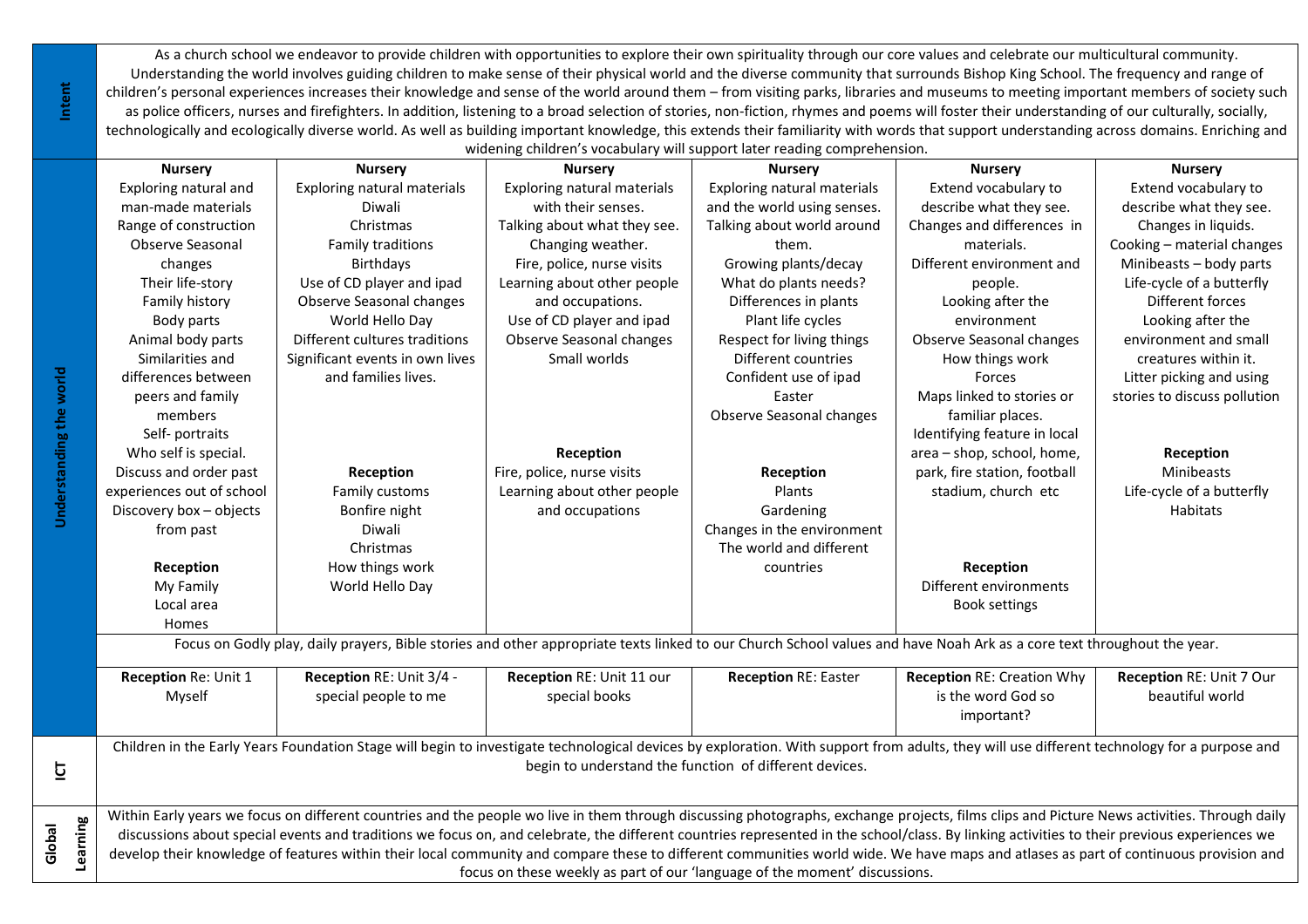At Bishop King, the development of children's artistic and cultural awareness supports their imagination and creativity. It is important that children have regular opportunities to engage with the arts, enabling them to explore and play with a wide range of media and materials. The quality and variety of what children see, hear and participate in is crucial for developing their understanding, self-expression, vocabulary and ability to communicate through the arts. We encourage children to listen attentively and move to music. Our continuous provision provides children with opportunities to develop their confidence to be able to create individual pieces of work; choosing their own resources, techniques and ideas.

|                            |                                                                                                                                                                                                                   | provides critiquent with opportunities to develop their connuence to be able to create individual pieces or work, choosing their own resources, techniques and ideas. |                              |                               |                                                    |                               |  |
|----------------------------|-------------------------------------------------------------------------------------------------------------------------------------------------------------------------------------------------------------------|-----------------------------------------------------------------------------------------------------------------------------------------------------------------------|------------------------------|-------------------------------|----------------------------------------------------|-------------------------------|--|
|                            | <b>Nursery</b>                                                                                                                                                                                                    | <b>Nursery</b>                                                                                                                                                        | <b>Nursery</b>               | <b>Nursery</b>                | <b>Nursery</b>                                     | <b>Nursery</b>                |  |
|                            | Supporting and modelling                                                                                                                                                                                          | Developing pretend play.                                                                                                                                              | Involve other in their       | Making small worlds of their  | Use of narrative in pretend                        | Use of narrative in pretend   |  |
|                            | pretend play - home                                                                                                                                                                                               | Exploring a range of materials                                                                                                                                        | imaginative play             | own for play                  | play - tradition stories, core                     | play                          |  |
|                            | corner - family members.                                                                                                                                                                                          | Make a range of marks with a                                                                                                                                          | Developing own ideas and     | Developing own ideas and      | text and repetitive texts                          | Joining materials and         |  |
|                            | Exploring a range of                                                                                                                                                                                              | range of tools.                                                                                                                                                       | express using materials.     | express using materials.      | Joining materials and                              | explore textures. Plan what   |  |
|                            | materials                                                                                                                                                                                                         | Drawing details on                                                                                                                                                    | <b>Explore textures</b>      | Adapting as they make.        | explore textures.                                  | they are doing. Create with a |  |
|                            | Make a range of marks                                                                                                                                                                                             | representations                                                                                                                                                       | Draw enclosed spaces and     | Use textures to make an       | Use drawing to represent                           | purpose.                      |  |
|                            | with a range of tools                                                                                                                                                                                             | Sing whole song and listen to                                                                                                                                         | represent objects.           | effect.                       | emotions.                                          | Use drawing to represent      |  |
|                            | using them appropriately.                                                                                                                                                                                         | sounds.                                                                                                                                                               | Images of people with faces  | Use tools and materials for a | Use colours for a purpose.                         | emotions.                     |  |
|                            | Join in with familiar parts                                                                                                                                                                                       | Move body to music                                                                                                                                                    | Using paint to mix colours   | purpose.                      | Say what they like or dislike                      | Make natural Art              |  |
|                            | of songs.                                                                                                                                                                                                         | Explore painting and colour.                                                                                                                                          | Listen with increased        | Drawing represent             | about their creations.                             | Say what they like or dislike |  |
|                            | Images of self and family.                                                                                                                                                                                        | Explore a range of                                                                                                                                                    | attention to sounds.         | movement.                     | Notice what others do and                          | about their creations.        |  |
| Expressive arts and design | Representing objects and                                                                                                                                                                                          | instruments.                                                                                                                                                          | Sing a range of songs.       | Using paint to mix colours    | adapt own creations.                               | Create their own songs.       |  |
|                            | people in their images                                                                                                                                                                                            | Clay diva's                                                                                                                                                           | Use instruments in different | and talk about what is        | Sing using melody                                  | Sing songs with instruments.  |  |
|                            | Artist of the month -                                                                                                                                                                                             | Rangoli patterns                                                                                                                                                      | ways.                        | happening.                    | Respond to what they have                          | Follow a rhythm.              |  |
|                            | discuss nationality,                                                                                                                                                                                              | Firework images                                                                                                                                                       | Make loud, quiet sounds and  | Sing a range of songs using   | heard.                                             | Use instrument to express     |  |
|                            | feeling likes and dislikes                                                                                                                                                                                        | Christmas characters                                                                                                                                                  | use instruments in different | pitch.                        | Matching sounds and                                | feelings and ideas.           |  |
|                            | and techniques.                                                                                                                                                                                                   | Christmas cards using of                                                                                                                                              | ways.                        | Identify different sounds.    | movements to a tempo.                              | Respond to music with         |  |
|                            | Composer of the month                                                                                                                                                                                             | media and techniques                                                                                                                                                  | Tap simple rhythms           | Make sounds for a purpose -   | Create sounds to accompany                         | movement - following a        |  |
|                            |                                                                                                                                                                                                                   |                                                                                                                                                                       | Copy sounds and              | eg. within a story            | stories                                            | beat.                         |  |
|                            |                                                                                                                                                                                                                   |                                                                                                                                                                       | movements to music.          | Different cultures around the | Story Character images                             | 3D minibeasts                 |  |
|                            |                                                                                                                                                                                                                   |                                                                                                                                                                       | Dressing up as people who    | world - artists, music,       | showing emotions                                   | Making instruments.           |  |
|                            |                                                                                                                                                                                                                   |                                                                                                                                                                       | help us - role play          | stories and dance.            | Stories and props in play.                         | Making minibeast outfits.     |  |
|                            |                                                                                                                                                                                                                   |                                                                                                                                                                       | Images of visitors           | Feely bags - describing       | Making own props for use in                        |                               |  |
|                            |                                                                                                                                                                                                                   |                                                                                                                                                                       |                              | objects.                      | play                                               |                               |  |
|                            | Reception                                                                                                                                                                                                         | Reception                                                                                                                                                             | Reception                    |                               |                                                    | Reception                     |  |
|                            | Drawing                                                                                                                                                                                                           | Painting                                                                                                                                                              | Collage                      | Reception                     | Reception                                          | 3D                            |  |
|                            | Me! - explore: growing,                                                                                                                                                                                           | My Stories - explore: using                                                                                                                                           | Everyone! - explore: family, | <b>Textiles</b>               | Printing                                           | Reflect, Rewind and Replay:   |  |
|                            | homes, colour, toys, how                                                                                                                                                                                          | your imagination, Christmas,                                                                                                                                          | friends, people and music    | Our World - explore: animals, | <b>Big Bear Funk - A Transition</b>                | Consolidation of learning     |  |
|                            | <b>I</b> look                                                                                                                                                                                                     | Festivals, Fairies, Pirates,                                                                                                                                          | from around the world        | jungle, minibeasts, night and | Unit: <sup>17</sup> <sub>15EP</sub> :1. Listen and | and contextualizing the       |  |
|                            |                                                                                                                                                                                                                   | Treasure, Superheroes, Let's                                                                                                                                          |                              | day, sand and water, seaside, | appraise Singing,                                  | history of music.             |  |
|                            |                                                                                                                                                                                                                   | pretend, Once upon a time                                                                                                                                             |                              | seasons, weather, sea, space  | improvising and playing                            |                               |  |
|                            |                                                                                                                                                                                                                   |                                                                                                                                                                       |                              |                               | classroom instruments 3.                           |                               |  |
|                            |                                                                                                                                                                                                                   |                                                                                                                                                                       |                              |                               | Perform and Share                                  |                               |  |
|                            |                                                                                                                                                                                                                   |                                                                                                                                                                       |                              |                               |                                                    |                               |  |
|                            | Composer of the month - Talking about how the music makes you feel, tapping to the tempo, moving bodies, discussing likes and dislikes, identifying instruments and finding out where<br>the composer originates. |                                                                                                                                                                       |                              |                               |                                                    |                               |  |
| Artist                     | Artist of the month - Discussing what they can see, knowing and using the different techniques, finding out the country the Artist comes from and identifying likes and dislikes.                                 |                                                                                                                                                                       |                              |                               |                                                    |                               |  |
|                            |                                                                                                                                                                                                                   |                                                                                                                                                                       |                              |                               |                                                    |                               |  |

**Intent**

**Composer**